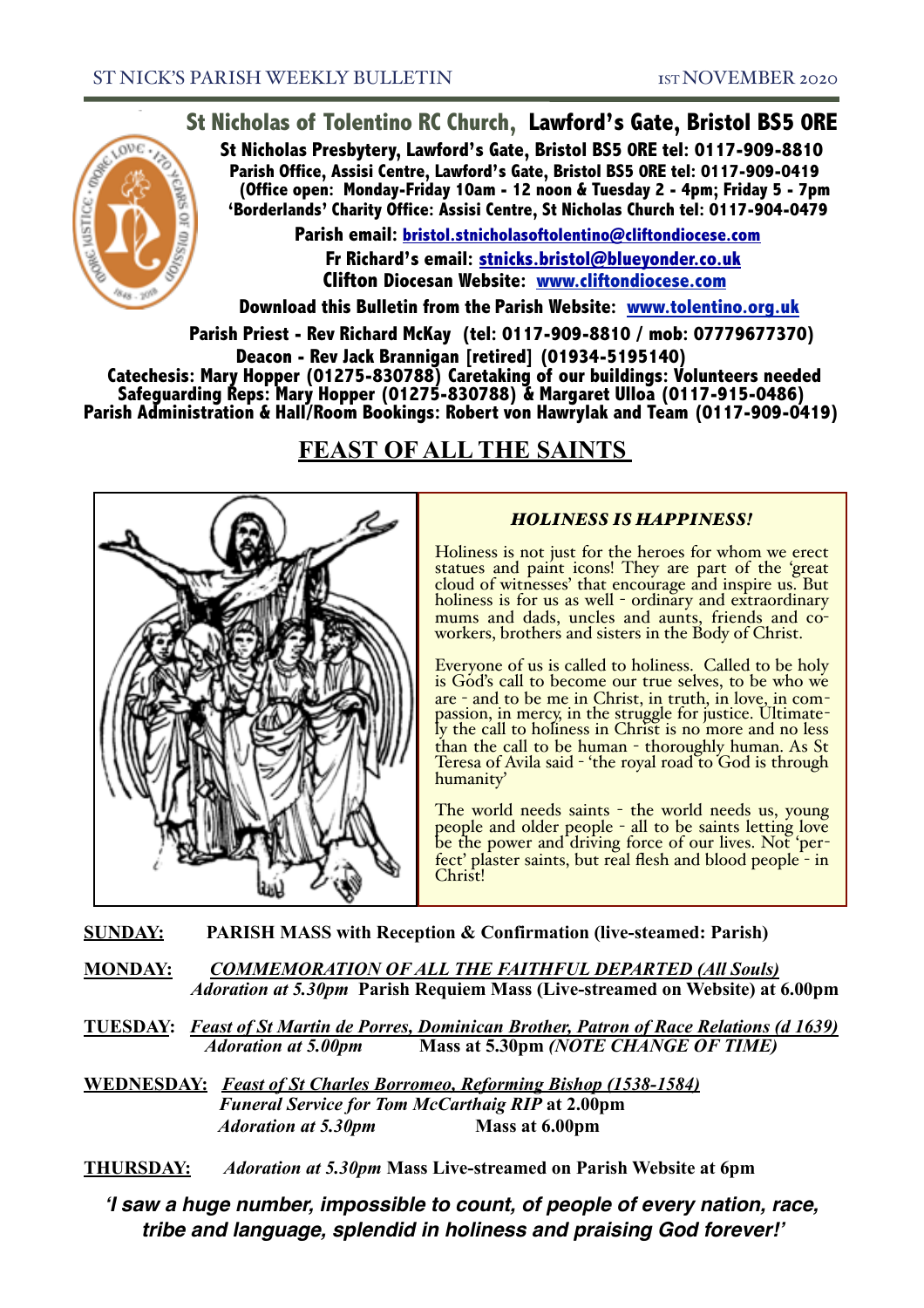## **FRIDAY:** *Adoration at 5.30pm* **Mass at 6.00pm**

**SATURDAY:****Mass at 12.30pm** *(NOTE CHANGE OF TIME) Services of First Reconciliation:* **10am / 11.30am / 2.00pm** *Adoration & Evening Prayer at 6.00pm (Live-streamed on Parish Facebook)* 

*Sacrament of Reconciliation:* after Mass and 4.30-5.00pm

*TODAY* [1] We celebrate the **Feast of All the Saints**, the call each one of us has to holiness, wholeness and humanity. We give thanks for all the saints, living and those who have gone before us, who have nourished our lives with the love of God and the Gospel. We commit ourselves to grow in that holiness that is 'Universal Love' through the gift of the Holy Spirit within us. We called as a Church to be a 'Holy People' witnesses to Divine Love. [2] We have the joy of welcoming Jennine Oldis into **Full Communion** with us and the whole Universal Church, and sealing this communion for mission with **the Sacrament of** 

## **Confirmation**.

[3] There is a **Second Collection for the Priests Retirement Fund** - please see details elsewhere in this bulletin.

*NEXT SUNDAY* [1] On the **Thirty-Second Sunday of the Year** we come to the great 25th chapter of Matthew's Gospel which expresses the essence of Christian discipleship, what it means to follow Jesus and try to live with His heart and mind. We are called to seek wisdom, to be always ready for the unexpected call of Christ and His visitation into our lives - through the poor of our world. Always be ready to bring the Light of Christ into the lives of the poor, the broken, the hurting and the despairing. This is the wisdom of Christ Jesus!

[2] We hold **Remembrance Sunday** when we re-connect with the tragedy and 'pity of war', praying for all the victims of the wars of the 20th and 21st centuries and praying urgently for peace and unity in our global community and a new social vision for our world. **The 10am Mass will be a Mass of Remembrance and Peace.**

*DIOCESAN PRAYER* The Diocese prays for the three Parish in Communion for Mis- sion of St Luke and St Teresa, Wincanton. with St Mary's, Mere, Milbourne Port, Castle Cary and St Mary the Virgin, Bruton served by Fr Louis Beasley-Suffolk, Deacon Michael Hughes and Parish Administrator, Mrs Joanna Bentley and all their communities.

*PRAY FOR THIS WEEK'S PARISH MINISTRY OR MISSION* This week, pray God's Blessing and Guidance in the Holy Spirit for our **Parish ADMINISTRATION TEAM AND ALL WHO WORK FROM THE PARISH OFFICE**. These sisters and brothers of ours not only deal with administration with great efficiency, but also deal with many pastoral care is- sues as people bring their needs for help and assistance to the Parish Office (filling in forms, housing issues, sign-posting to expert help, registration of our Food Bank members etc etc). It serves as a real 'interface' with our local community and is part of our pastoral mission of service beyond the congregation. If you feel called to help, please contact our Admin Team leader, Robert on the parish office phone.

### l *WORD OF GOD FOR THIRTY-FIRST WEEK OF ORDINARY TIME*

| Sunday          | Apocalypse 7: 2-4, 9-14 / Psalm 23 / 1 John 3: 1-3 / Matthew 5: 1-12 |
|-----------------|----------------------------------------------------------------------|
| Monday          | Isaiah 25: 6-9 / Psalm 26 / Romans 5: 5-11 / Matthew 11: 25-30       |
| <b>Tuesday</b>  | Philippians 2: 1-11 / Psalm 21 / Luke 14: 15-24                      |
| Wednesday       | Philippians 2: 12-18 / Psalm 26 / Luke 14: 25-33                     |
| <b>Thursday</b> | Philippians 3: 3-8 / Psalm 104 / Luke 15: 1-10                       |
| Friday          | Philippians 3: 17-4: 1 / Psalm 121 / Luke 16: 1-8                    |
| Saturday        | Philippians 4: 10-19 / Psalm 111 / Luke 16: 1-8                      |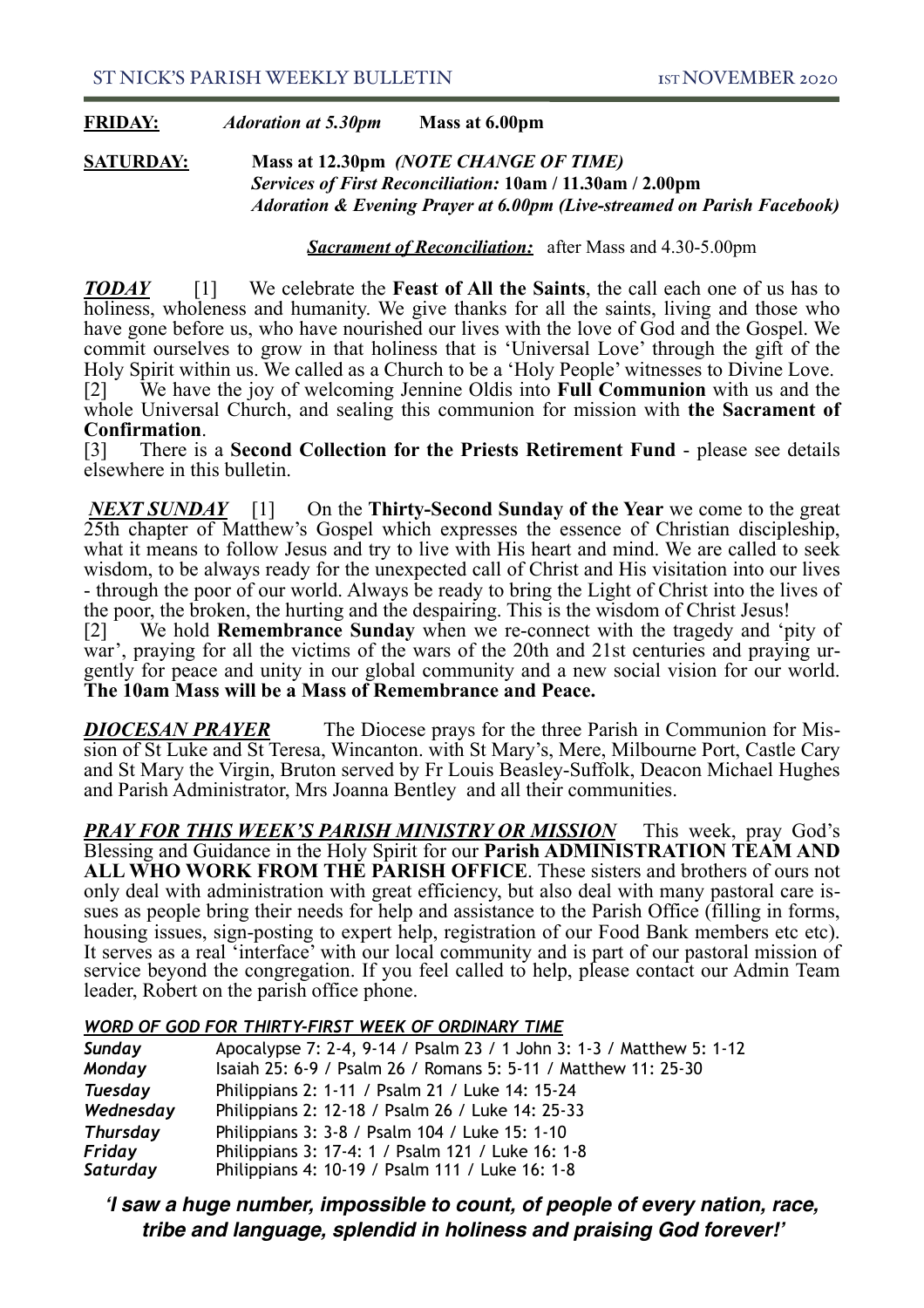*COLLECTIONS LAST TWO WEEKS* **18/10/2020** Env £297.54 + Loose £ 210.12 + S/O's £111.05 = TOTAL: £618.67 - Thanks! **25/10/2020** Env £71.00 + Loose £124.00 + S/O's £111.05 = TOTAL: £306.05 - Thank you! *I wish also to thank all who give great and small amounts to the work and mission of the parish. Every gift and every giver is equally valued and these gifts are used to serve the growth of the Kingdom of God. Thank you!* 

**Our Caritas Fund is supporting so many people as those unemployed are increasing at this time.**

## *DATES FOR THE DIARY*

| 1st Nov  | <b>Feast of All Saints &amp; Adult Reception &amp; Confirmation at 10.00am Mass</b> |
|----------|-------------------------------------------------------------------------------------|
| 2nd Nov  | All Souls Day Parish Requiem Mass at 6.00pm                                         |
| 3rd Nov  | Zoom Meeting for all Food Bank Volunteers - at 7.00pm - very important              |
| 6th Nov  | Young People's Journey of Faith and Confirmation Programme <i>(post-</i>            |
|          | poned because of lockdown]                                                          |
| 7th Nov  | <b>First Reconciliation Celebrations [postponed because of lockdown]</b>            |
| 12th Nov | <b>Requiem Mass for all who have died of Covid at 6.00pm (live-streamed)</b>        |
| 22nd Nov | <b>Feast of Christ the King at 10am</b>                                             |
| 26th Nov | <b>Healing Mass for all affected by Covid</b> (inc health workers) at 7.00pm        |
|          |                                                                                     |

13th Dec **2020 First Eucharist Sunday** *[postponed because of lockdown]*

## *CONFIRMATION AND THE GIFTS OF THE SPIRIT*

Our God, Abba our loving Father, loves to pour Divine Gifts upon us whom He loves. He poured the Holy Spirit into our hearts at our conception so that we could be human - made in the Divine Image and Likeness. In Baptism He pours the Spirit again so that we can experience Him as the love that fulfils our lives and draws us into profound intimacy with God, Fa-<br>ther. Son and Holy Spirit.

In the The Sacrament of Confirmation, the final step in 'Initiation' into the Body of Christ, God pours His Spirit into our being to gift us for Mission and Ministry, gifts us so that we can be gift to the Church and to the world. Holy Spirit comes to empower the Christian for ministry in the Body of Christ and mission to the world in the name of Christ. It is an essential part of our growing into Christ that we not only experience His love but become His Love for others. So the Holy Spirit comes with charisms and gifts to equip us as co-workers with Jesus Christ in the immense task of building up God's Church, proclaiming the Gospel, the Good News, bringing healing and hope to the broken and oppressed, and ultimately 'renewing the face of the earth'!

*LIVE-STREAMING OF MASS FROM THE CHURCH* All live-streaming of Mass and other events from the church is through **the Parish Website on the page entitled 'St Nick's live-streamed Mass'**. Just click onto the link you will find there. Other reflections, talks etc will normally be live-streamed from the Presbytery Prayer Room on the **Parish Face Book Page.** Thank you to all who are supporting this new Ministry of Proclamation!

*JOURNEY OF FAITH 2020-2021* We are supporting those seeking Baptism and Reception into the Church who attend St Mary-on-the-Quay where there is no Journey of Faith course. We are happy to share faith and faith journeys with the four people from there who are interested. We are exploring whether to postpone until after the current lockdown or attempt to begin the Journey of Faith through Zoom meetings - more information dur**ing the coming week.** Meanwhile we invite any adults seeking Baptism, Confirmation or Reception into the Catholic Church to contact myself or Mary Hopper as soon as possi- ble.The Journey of Faith is suitable not only for those seeking full communion with us, but also for catholics who seek to understand their faith more deeply, or those who have not re- ceived the Sacrament of Confirmation and wish to complete their 'sacramental initiation'.